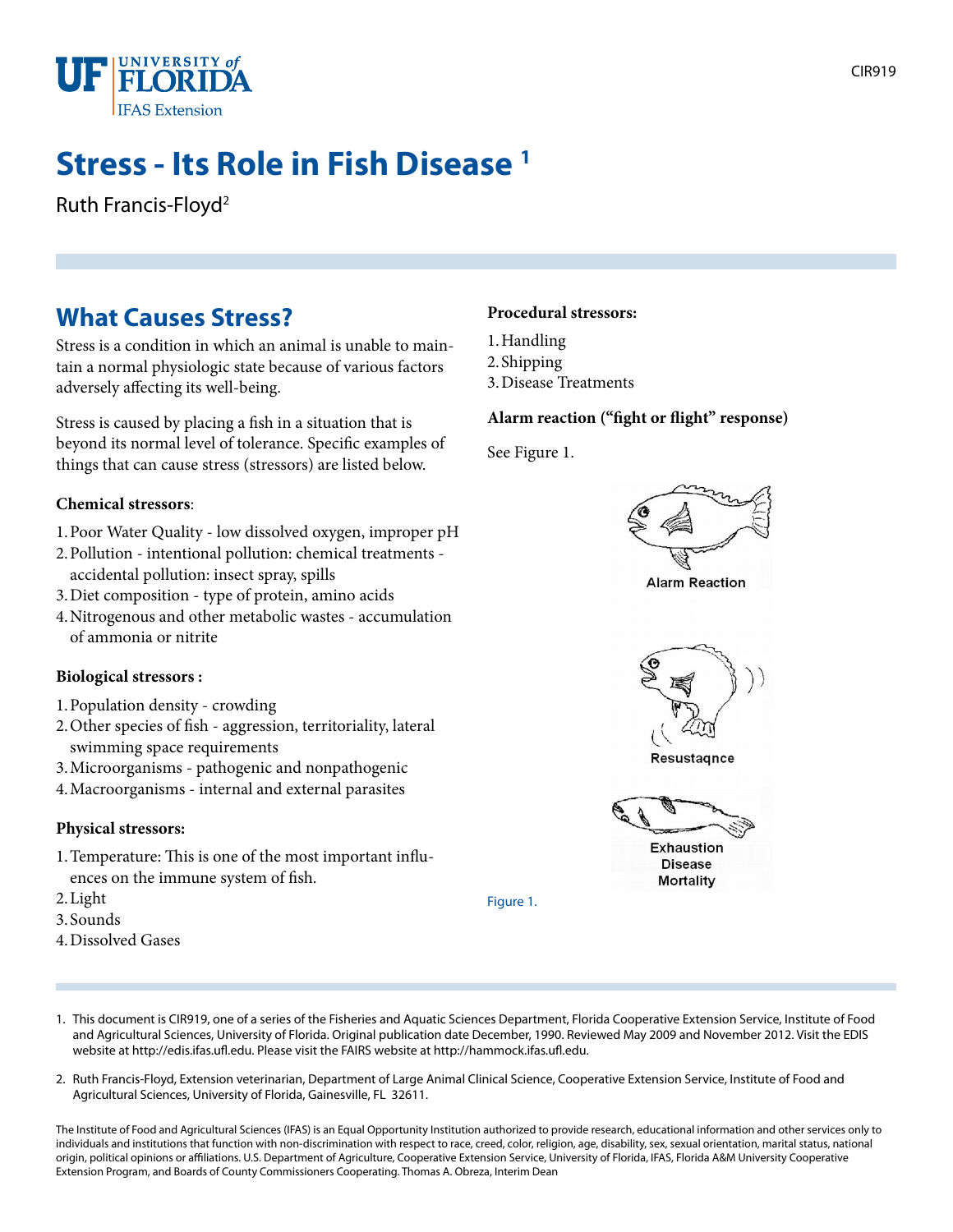- 1.Increases in blood sugar are caused by a secretion of hormones from the adrenal gland. Stored sugars, such as glycogen in the liver are metabolized. This creates an energy reserve that prepares the animal for an emergency action.
- 2.Osmoregulation is disrupted because of changes in mineral metabolism. Under these circumstances, a freshwater fish tends to absorb excess water from the environment (over-hydrate). A saltwater fish will tend to lose too much water to the environment (dehydrate). This disruption requires that extra energy be used to maintain osmoregulation.
- 3.Respiration increases, blood pressure increases, and reserve red blood cells are released into the circulation.
- 4.The inflammatory response is suppressed by hormones released from the adrenal gland.

### **Resistance**

### See Figure 1.

An animal is able to adapt to stress for a finite period of time. During this period the animal may look and act normal, but is depleting energy reserves because of the extra requirements placed upon it.

### **Exhaustion**

See Figure 1.

The animal's reserves have been depleted and adaptation fails because the stress was too severe or lasted too long.

### **What Is Disease?**

Disease is an abnormal condition characterized by a gradual degeneration of a fish's ability to maintain normal physiologic functions. The fish is not "in balance" with itself or its environment.

### **Disease Resistance**

All fish do not get sick and die each time a disease outbreak occurs. There are many factors that affect how an individual responds to a potential pathogen. The pathogen (bacteria, parasite, or virus) must be capable of causing disease. The host (fish) must be in a susceptible state, and certain environmental conditions must be present for a disease outbreak to occur (Figure 2).



### **Defense Against Disease**

### **Protective barriers against infection**

- 1.Mucus (slime coat) is a physical barrier that inhibits entry of disease organisms from the environment into the fish. It is also a chemical barrier because it contains enzymes (lysozymes) and antibodies (immunoglobulins) that can kill invading organisms. Mucus also lubricates the fish, which aids movement through the water, and it is also important for osmoregulation.
- 2.Scales and skin function as a physical barrier that protects the fish against injury. When these are damaged, a window is opened for bacteria and other organisms to start an infection.
- 3.Inflammation (nonspecific cellular response) is a cellular response to an invading protein. An invading protein can be a bacteria, a virus, a parasite, a fungus, or a toxin. Inflammation is characterized by pain, swelling, redness, heat, and loss of function. It is a protective response and is an attempt by the body to wall off and destroy the invader.
- 4.Antibodies (specific cellular response) are molecules specifically formed to fight invading proteins or organisms. The first time the fish is exposed to an invader, antibodies are formed that will protect the fish from future infection by the same organism. Exposure to sublethal concentrations of pathogens is extremely important for a fish to develop a competent immune system. An animal raised in a sterile environment will have little protection from disease. Young animals do not have an immune response, which works as efficiently as the immune response in older animals, and therefore, may be susceptible to disease.

#### **Effect of stress on protective barriers**

#### *Mucus*

1.Any stress causes chemical changes in mucus which decrease its effectiveness as a chemical barrier against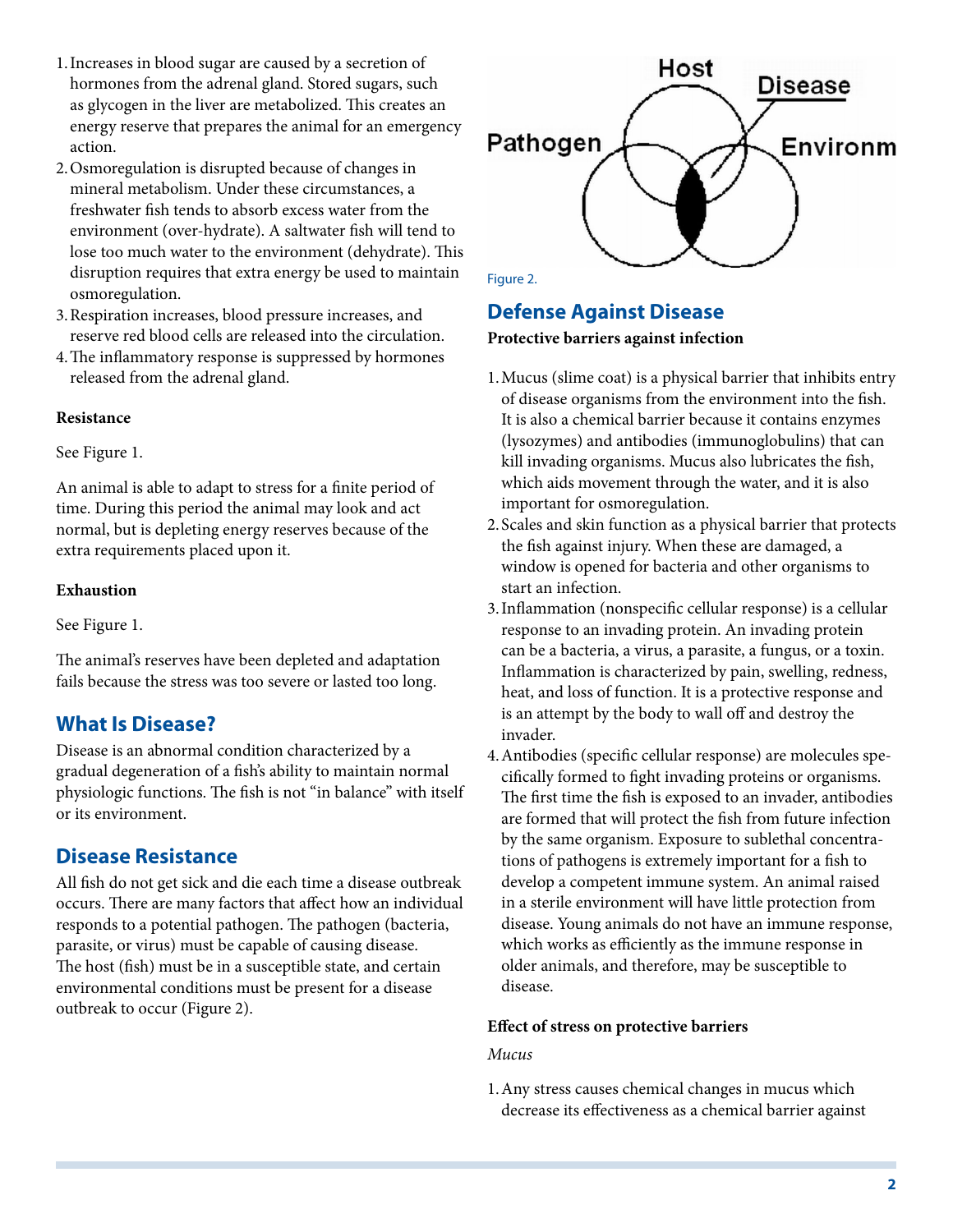invading organisms. Stress upsets the normal electrolyte (sodium, potassium, and chloride) balance, which results in excessive uptake of water by fresh water fish and dehydration in salt water fish. The need for effective osmoregulatory support from mucus components is increased.

- 2.Handling stress physically removes mucus from the fish. This results in decreased chemical protection, decreased osmoregulatory function (at a time when it is most needed), decreased lubrication thereby causing the fish to use more energy to swim (at a time when its energy reserves are already being used up metabolically), and disruption of the physical barrier against invading organisms.
- 3.Chemical stress (i.e., disease treatment) often damages mucus resulting in loss of protective chemical barrier, loss of osmoregulatory function, loss of lubrication, and damage to the physical barrier created by mucus.

## **Scales and Skin**

- 1.Scales and skin are most commonly damaged by Handling Stress. Any break in the skin or removed scale, creates an opening for invasion by pathogenic organisms.
- 2.Trauma caused by fighting (Reproductive Stress or Behavioral Stress) could result in breaks in the skin or scale loss.
- 3.Parasite infestations can result in damage to gills, skin, fins, and loss of scales, which could create breaks in the skin for bacteria to enter. Many times, fish that are heavily parasitized actually die from bacterial infections; but the parasite problem, associated physical damage and stress response, creates a situation that allows the bacteria in the water to invade the fish, causing a lethal disease.

## **Inflammation**

- 1.Any stress causes hormonal changes, which decrease the effectiveness of the inflammatory response.
- 2.Temperature stress, particularly cold temperatures, can completely halt the activity of "killer cells" of the immune system, thus eliminating an important first defense against invading organisms. Excessively hot temperatures are also very detrimental to fish, although the precise impact of sudden increases in temperature on the immune system is not known.

## **Antibody Production**

1.Temperature stress, particularly a sharp decrease in temperature, severely impairs the fish's ability to quickly release antibodies against an invading organism. The time lapse required to mount an antibody response gives the invader time to reproduce and build up its numbers, thereby giving it an advantage which may allow it to overwhelm the fish.

2.Prolonged stress severely limits the effectiveness of the immune system, thereby increasing the opportunities for an invader to cause disease.

### **Prevention of Stress**

The key to prevention of stress is GOOD MANAGEMENT. This means maintaining good water quality, good nutrition, and sanitation.

Good water quality involves preventing accumulation of organic debris and nitrogenous wastes, maintaining appropriate pH and temperature for the species, and maintaining dissolved oxygen levels of at least 5 mg/I. Poor water quality is a common and important STRESSOR of cultured fish and precedes many disease outbreaks.

Feed a high quality diet that meets the nutritional requirements of the fish. Each species is unique and the nutritional requirements of different species will vary. Supplementing diets with fresh vegetables and live food is a good way to provide a balanced diet for fish that have poorly understood nutritional requirements. Fish in ponds have an advantage over fish raised indoors because of the variety of natural foods available.

Proper sanitation implies routine removal of debris from fish tanks and disinfection of containers, nets, and other equipment between groups of fish. Organic debris that accumulates on the bottom of tanks or vats is an excellent medium for reproduction of fungal, bacterial, and protozoal agents. Prompt removal of this material from the environment will help decrease the number of agents the fish is exposed to. Disinfection of containers and equipment between groups of fish helps minimize transmission of disease from one population to another.

### **Prevention of Disease**

Fish farm management should be designed to minimize stress on fish in order to decrease the occurrence of disease outbreaks. When disease outbreaks occur, the underlying cause of mortality should be identified, as well as underlying stress factors that may be compromising the natural survival mechanisms of the fish. Correction of stressors (i.e., poor water quality, excessive crowding, etc.) should precede or accompany disease treatments.

Stress compromises the fish's natural defenses so that it cannot effectively protect itself from invading pathogens. A